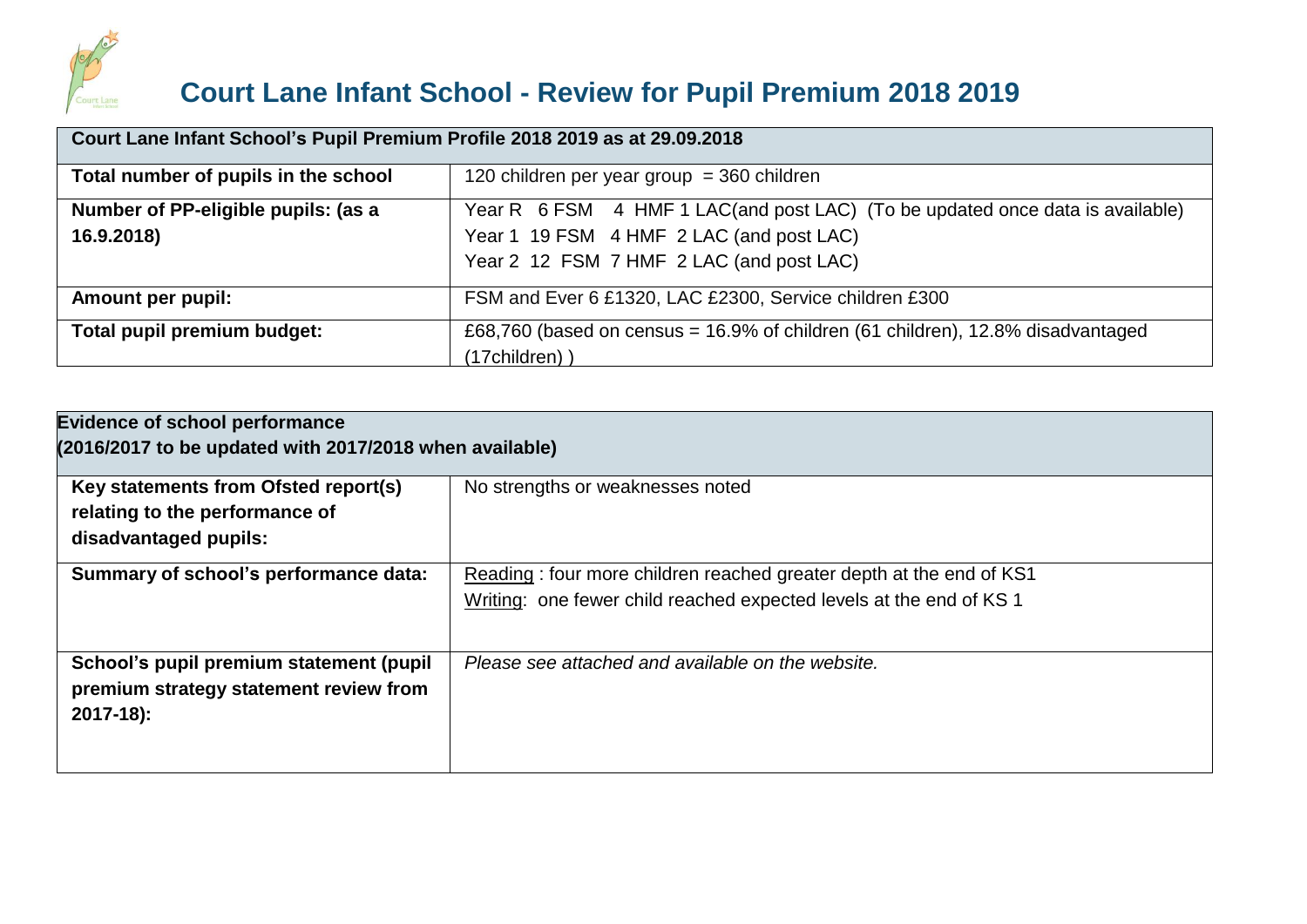# **Pupil premium strategy statement**

| 1. Summary information        |               |                                                                                                       |    |                                  |           |  |  |  |
|-------------------------------|---------------|-------------------------------------------------------------------------------------------------------|----|----------------------------------|-----------|--|--|--|
| <b>School</b>                 |               | <b>Court Lane Infant School</b>                                                                       |    |                                  |           |  |  |  |
| <b>Academic Year</b>          | 2018-<br>2019 | 6 <sup>TH</sup> November<br><b>Total PP budget</b><br>Date of most recent PP Review<br>£68760<br>2017 |    |                                  |           |  |  |  |
| <b>Total number of pupils</b> | 360           | Number of pupils eligible for PP                                                                      | 57 | Date for next PP Strategy Review | Summer 19 |  |  |  |

| 2. Current attainment and progress                                        |                                                                                  |       |        |                                             |                                                                                                    |                                  |     |      |
|---------------------------------------------------------------------------|----------------------------------------------------------------------------------|-------|--------|---------------------------------------------|----------------------------------------------------------------------------------------------------|----------------------------------|-----|------|
| <b>Attainment</b>                                                         | Disadvantaged Court Lane Infant (2017 2018)<br>$(21$ children: one child = 4.8%) |       |        |                                             | Other national (all pupils / other pupils)<br>(figures for 2016 2017 to be updated when available) |                                  |     |      |
|                                                                           | $EXS+$<br>Higher                                                                 |       | $EXS+$ |                                             | Higher                                                                                             |                                  |     |      |
| % of pupils achieving the expected standard in reading, writing and maths | R 71.4%<br>R 15%<br>W 47.7%<br>W 4.8%<br>M 71.4%<br>M 9.5%                       |       |        | R 76/79%%<br>W 68/72%<br>M 75/79%           |                                                                                                    | R 25/28%<br>W 16/18%<br>M 21/23% |     |      |
| Progress (from EYFS to expected + – School data)                          | Disadvantaged (Court Lane Inf)                                                   |       |        | Difference from national (highlight if sig) |                                                                                                    |                                  |     |      |
|                                                                           | Overall                                                                          | Low   | Mid    | High                                        | Overall                                                                                            | Low                              | Mid | High |
| Progress score for reading: low, middle, high                             | 71.4%                                                                            | $0\%$ | 92.9%  | N/A%                                        | 76/79%                                                                                             | N/A                              | N/A | N/A  |
| Progress score for writing: low, middle, high                             | 47.7%                                                                            | 0%    | 64.28% | N/A%                                        | 68/72%                                                                                             | N/A                              | N/A | N/A  |
| Progress score for maths: low, middle, high                               | 71.4%                                                                            | $0\%$ | 100%   | 100%                                        | 75/79%                                                                                             | N/A                              | N/A | N/A  |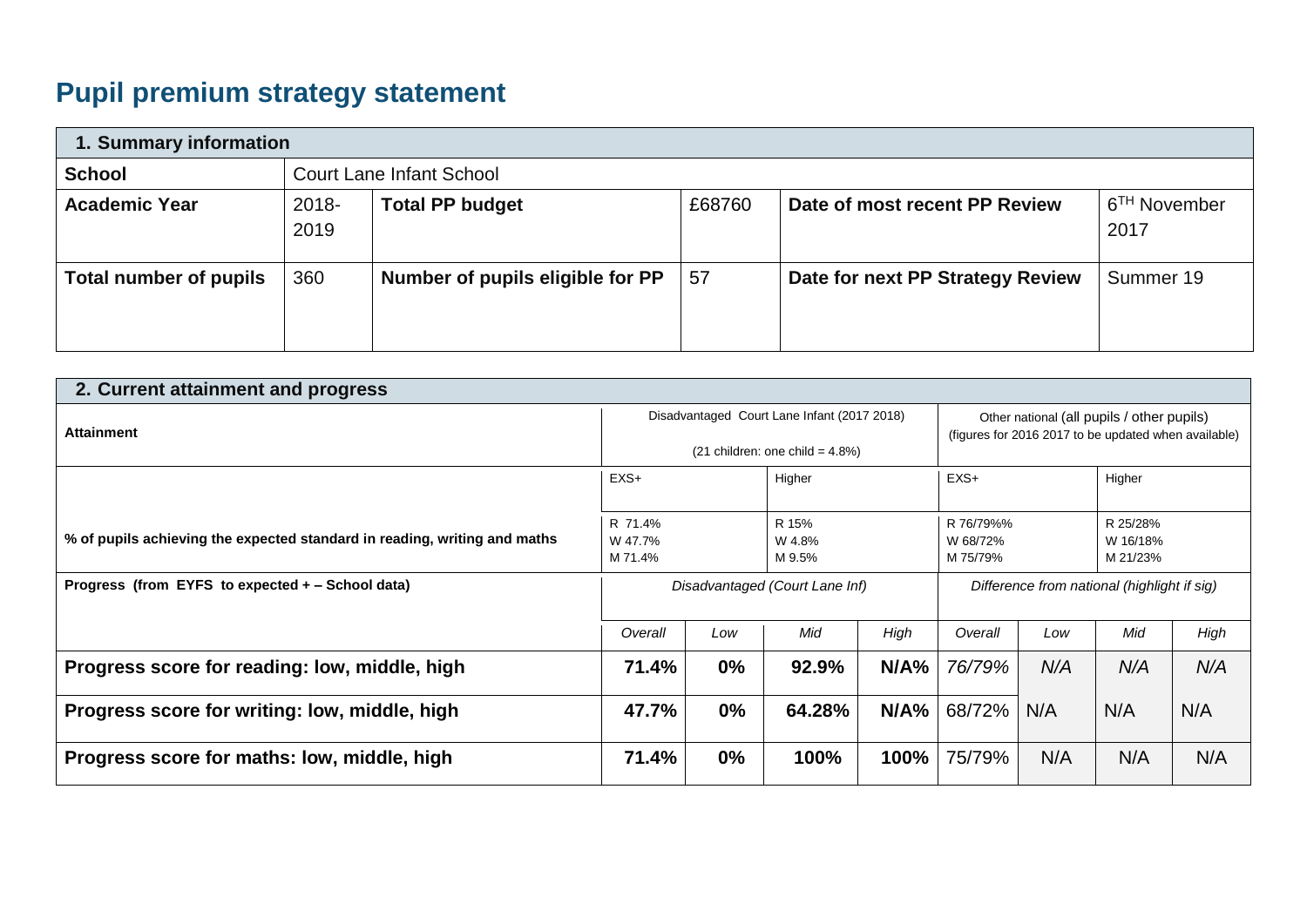|    | 3. Barriers to future attainment (for pupils eligible for PP)                                                        |                                                                                             |                                                                                                                    |  |  |  |  |  |  |
|----|----------------------------------------------------------------------------------------------------------------------|---------------------------------------------------------------------------------------------|--------------------------------------------------------------------------------------------------------------------|--|--|--|--|--|--|
|    | In-school barriers (issues to be addressed in school, such as poor oral language skills)                             |                                                                                             |                                                                                                                    |  |  |  |  |  |  |
| А. | Emotional and physical wellbeing of some children impacts on their ability to fully participate in school activities |                                                                                             |                                                                                                                    |  |  |  |  |  |  |
| В. |                                                                                                                      |                                                                                             | Some show a lack of confidence, resilience and the ability to use learning to learn behaviours                     |  |  |  |  |  |  |
| C. |                                                                                                                      | Some pupils lack life experiences to support rounded development and knowledge of the world |                                                                                                                    |  |  |  |  |  |  |
| D. |                                                                                                                      |                                                                                             | Some have poor language development which impacts on their speech, reading and writing.                            |  |  |  |  |  |  |
| E. |                                                                                                                      |                                                                                             | Levels are low on entry to school and therefore accelerated progress is necessary to meet age related expectations |  |  |  |  |  |  |
|    | <b>External barriers</b> (issues which also require action outside school, such as low attendance rates)             |                                                                                             |                                                                                                                    |  |  |  |  |  |  |
| F. |                                                                                                                      |                                                                                             | Parental support needs to be encouraged and developed                                                              |  |  |  |  |  |  |
| G. |                                                                                                                      |                                                                                             | Difficult home circumstances impacting on children's wellbeing                                                     |  |  |  |  |  |  |
| Н. |                                                                                                                      |                                                                                             | Attendance levels are poor for a small number of children                                                          |  |  |  |  |  |  |

|    | 4. Outcomes (Desired outcomes and how they will be measured)                                                                                                                                                                                                      | <b>Success criteria</b>                                                                                                                                                                                                                                                                                                                                                                                                                                                                                                                      |
|----|-------------------------------------------------------------------------------------------------------------------------------------------------------------------------------------------------------------------------------------------------------------------|----------------------------------------------------------------------------------------------------------------------------------------------------------------------------------------------------------------------------------------------------------------------------------------------------------------------------------------------------------------------------------------------------------------------------------------------------------------------------------------------------------------------------------------------|
| А. | To ensure that children make accelerated progress in reading,<br>writing and maths during Year 2 in order to obtain aspirational<br>targets of above 71% in reading and writing and 78% in maths at<br>expected level and diminish the difference seen in Year 1. | Above 71% reach expected level in reading, writing and 78% in maths.2017/18 Disadvantaged<br>pupils Court Lane 71.4% R,47.7% W, 71.4% M in Year 2 but in Year 1 only 57% R, 50% W, 57% M<br>(Nationally 76% R, 68% W, 75% M 2016/2017)<br>2018 2019<br>Reading 68.8%, Writing 68.8%, Maths 75% (one child =6.25%) all are within one child of the targets.<br>Gaps have closed in writing (from 23.3% to 9.6%) and maths (from 23% to 6.4%) since the end of<br>Year 1 and in writing (from 38.2% to 14.5%) since the beginning of the year. |
| В. | To ensure that in Year 1 at least 4 children in reading, 5 children in<br>writing and 3 children in maths make accelerated progress to age<br>related expectations and at least 1 child moves towards GDS in<br>reading, writing and maths.                       | Accelerated progress is evident within pupil progress meetings and in outcomes against baseline<br>data in Yr R.<br>$2018$ 2019 – from the beginning of the year:<br>Reading – 4 have made accelerated progress to EXP and 3 to GDS<br>Writing $-2$ have made accelerated progress to EXP and another is very close<br>Maths – 2 children have made accelerated progress and one to GDS                                                                                                                                                      |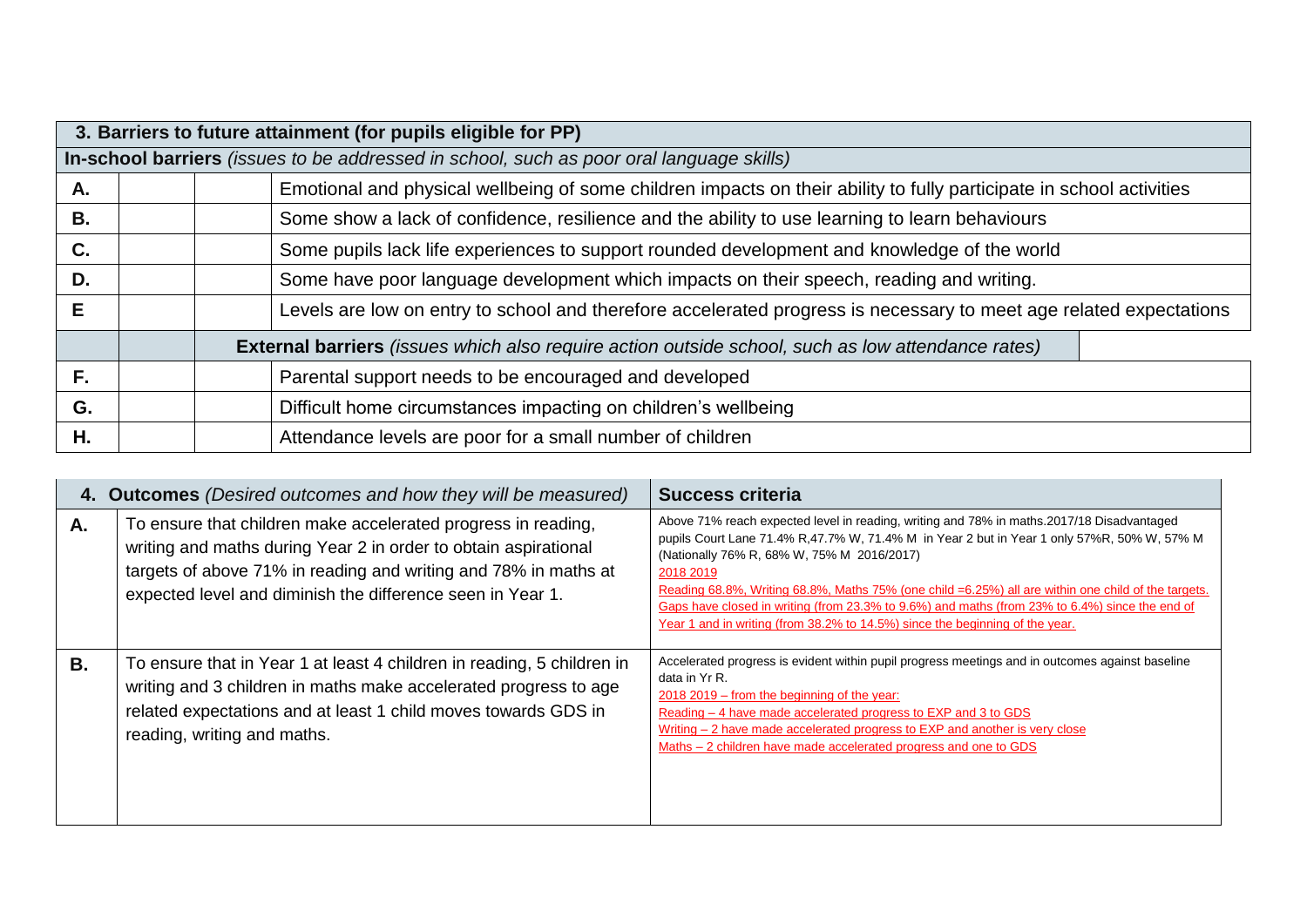| C. | Outcomes at the end of Year R are above those seen in 2018.                                                                                                    | Outcomes are above these figures (Reading 52.6%, Writing 47.4%, Maths 68.4%)<br>$2018 - 2019$<br>Reading 41.2%, writing 41.2%, Maths 52.9% - There are 17 disadvantaged as at July 2019, a<br>number have very specific needs and all will be monitored closely next year. |
|----|----------------------------------------------------------------------------------------------------------------------------------------------------------------|----------------------------------------------------------------------------------------------------------------------------------------------------------------------------------------------------------------------------------------------------------------------------|
| D. | Learning Behaviour Champions support the children's learning to<br>learn behaviours - resilience, relating to others, reflective,<br>resourceful, risk taking. | Data shows an improvement in these areas over time<br>At mid-term all areas had improved over time.                                                                                                                                                                        |
| Е. | SEND support for children is specific and supports the children in<br>increasing the speed of their progress.                                                  | Progress is evidenced within interventions and can be seen in book scrutinises or records of<br>interventions<br>2018 2019<br>Progress is evident within books and interventions – particularly with FFT wave 3 literacy<br>intervention in Year 1 and Year 2.             |

| 2018 2019<br>Academic year                                                                                                                                                                 |                                                                                     |                                                                                                                    |                                                                                                               |                                                                                           |                               |                                                            |  |
|--------------------------------------------------------------------------------------------------------------------------------------------------------------------------------------------|-------------------------------------------------------------------------------------|--------------------------------------------------------------------------------------------------------------------|---------------------------------------------------------------------------------------------------------------|-------------------------------------------------------------------------------------------|-------------------------------|------------------------------------------------------------|--|
| The three headings below enable schools to demonstrate how they are using the Pupil Premium to improve classroom pedagogy, provide<br>targeted support and support whole school strategies |                                                                                     |                                                                                                                    |                                                                                                               |                                                                                           |                               |                                                            |  |
| i. Quality of teaching for all                                                                                                                                                             |                                                                                     |                                                                                                                    |                                                                                                               |                                                                                           |                               |                                                            |  |
| <b>Desired outcome</b>                                                                                                                                                                     | Chosen action / approach                                                            |                                                                                                                    | What is the<br>evidence and<br>rationale for this                                                             | How will you ensure it is<br>implemented well?                                            | <b>Staff</b><br>lead          | When will you<br>review<br>implementation?                 |  |
| Further develop Quality First<br>Teaching to secure 'ordinary<br>provision' for all pupils,<br>particularly those with multiple<br>barriers                                                | Staff familiarise themselves with<br>resources. Reflection is used to<br>knowledge. | document to support QFT and utilize<br>develop and improve teaching. CPD is<br>planned to support and extend staff | <b>Quality First</b><br>Teaching is the<br>most important<br>factor in improving<br>outcomes for<br>children. | Monitored by SLT, Year Leaders and<br><b>SEND Leader</b>                                  | SLT,<br>EC                    | Pupil progress<br>meetings                                 |  |
| Effectively support the emotional<br>wellbeing and self-regulation of<br>pupils                                                                                                            | of restorative practice.                                                            | Introduce and develop staff knowledge                                                                              | To enable children<br>to be able to learn<br>effectively they                                                 | CPD used to support and develop staff<br>knowledge and reviewed as part of<br>school J2E. | <b>LE</b><br>KG<br><b>MLT</b> | Subject leads to<br>monitor and SLT to<br>review - see J2E |  |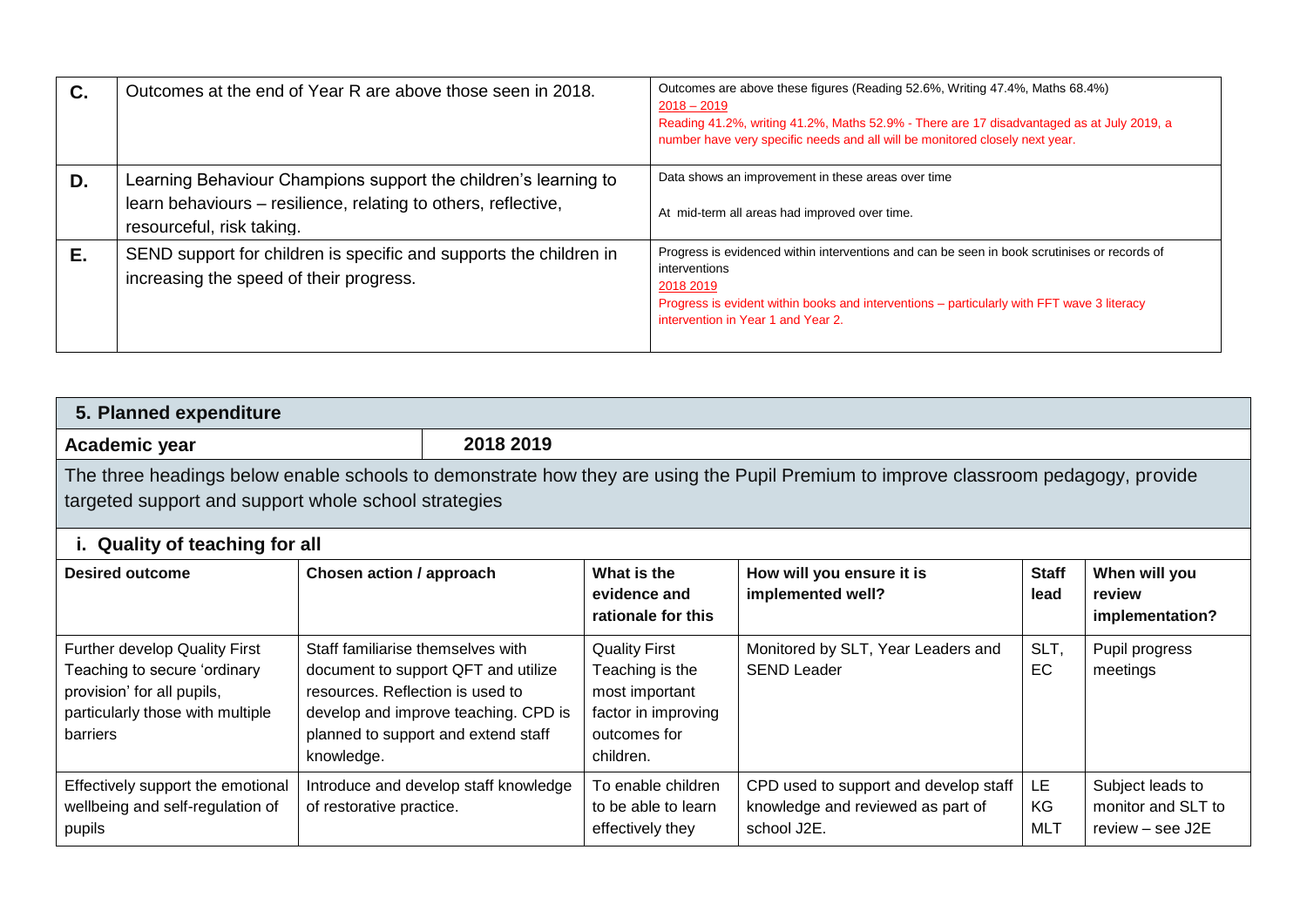|                                                                                                                                                                                                      | Implement PSHE curriculum changes,<br>increasing the opportunity to develop<br>specific personal, social and emotional<br>skills. Introduce REAL PE to support<br>PSHE throughout the curriculum. | need to in the<br>appropriate<br>emotional state.                                                                                                   |                                                                                                                                              |                               |                            |
|------------------------------------------------------------------------------------------------------------------------------------------------------------------------------------------------------|---------------------------------------------------------------------------------------------------------------------------------------------------------------------------------------------------|-----------------------------------------------------------------------------------------------------------------------------------------------------|----------------------------------------------------------------------------------------------------------------------------------------------|-------------------------------|----------------------------|
| Ensure the curriculum is<br>challenging, creative,<br>meaningful, motivating and<br>memorable so that pedagogical<br>approaches, reflective practice<br>and metacognitive practices are<br>utilised. | Audit is undertaken to ensure<br>progression of skills and cross<br>curricular links are evident.<br>Ensure pupil voice is evident and<br>utilised to motivate teaching and<br>learning.          | Pupils learn best<br>when they are<br>engaged and<br>motivated.<br>Metacognitive<br>practices support<br>learning and enable<br>children to develop | Subject Leaders, Year leaders will<br>report on and discuss audit with SLT<br>and KB to ensure effective<br>implementation.                  | KB<br><b>SLT</b>              | Half termly                |
| Increase and improve writing<br>outcomes so that achievement<br>for pupil premium children is<br>raised                                                                                              | Subject leader and year groups to<br>write actions plans to improve and<br>increase the level of attainment and<br>progress, ensuring clarity around<br>targets, approaches and targeting         | Pupil premium<br>children need to<br>achieve to the best<br>of their ability in<br>order that gaps do                                               | Action plans will be monitored termly<br>and discussed at regular intervals -<br>including the impact seen during pupil<br>progress meetings | <b>LWW</b><br>KB<br><b>SE</b> | Pupil progress<br>meetings |
| Increase and improve reading<br>outcomes so that achievement<br>for pupil premium children is<br>raised                                                                                              | specific children.<br>CPD will be undertaken to support<br>these plans and QFT.<br>Parental engagement will be reviewed                                                                           | not open up<br>between<br>themselves and<br>other children,<br>therefore they need<br>teaching that will                                            |                                                                                                                                              |                               | Pupil progress<br>meetings |
| Increase and improve maths so<br>that achievement for pupil<br>premium children in raised.                                                                                                           | to support this aim.                                                                                                                                                                              | best support their<br>achievement.<br>Parental<br>engagement is<br>important in<br>encouraging and<br>supporting<br>children's'<br>development.     |                                                                                                                                              |                               | Pupil progress<br>meetings |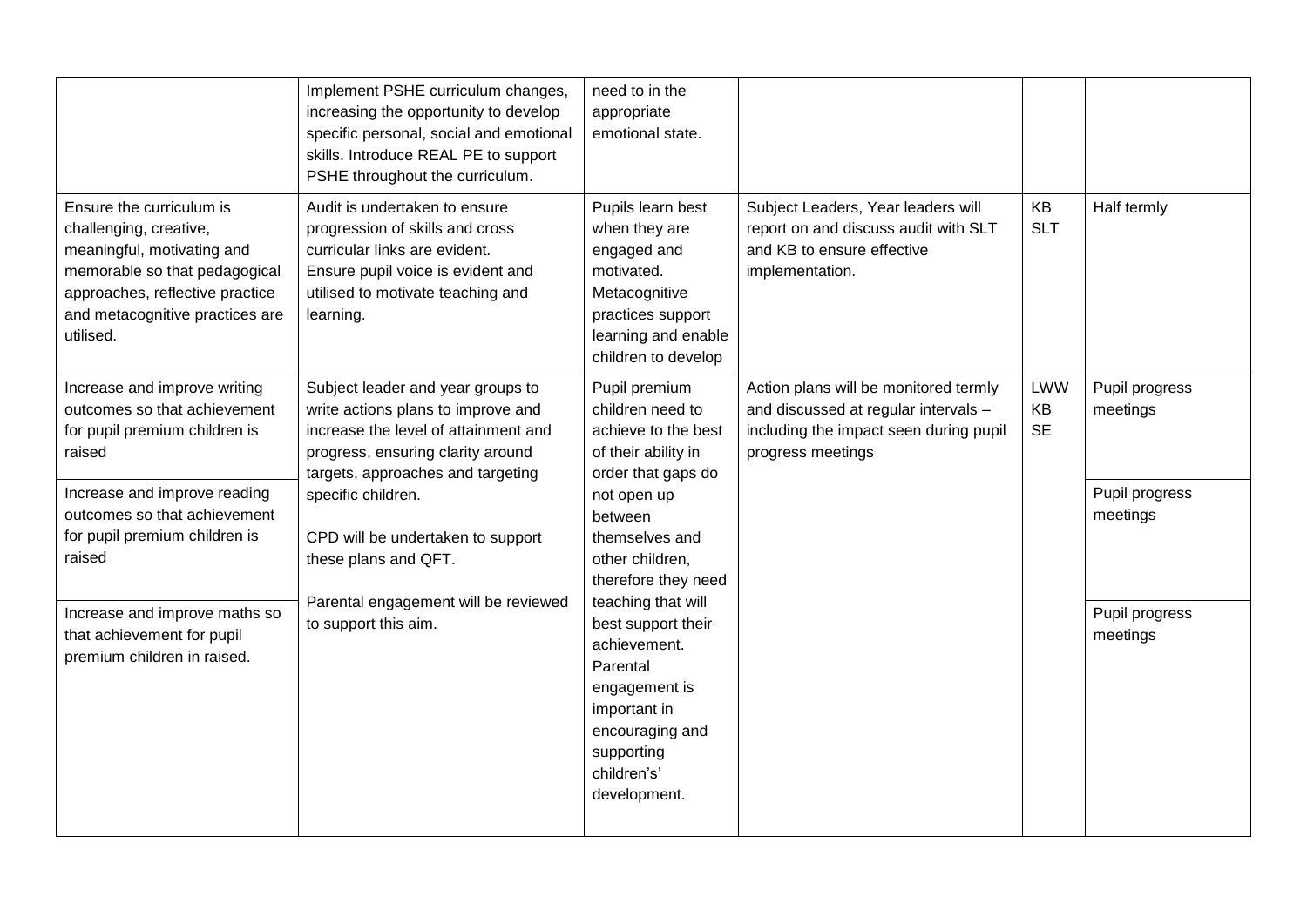| Methods developed to support,<br>celebrate and capture the<br>achievements of children in<br>areas outside of literacy,<br>numeracy and maths | Methods to be evaluated and<br>considered and then appropriate ones<br>developed to support, celebrate and<br>track all areas of achievement. |  |  |  |  |
|-----------------------------------------------------------------------------------------------------------------------------------------------|-----------------------------------------------------------------------------------------------------------------------------------------------|--|--|--|--|
| <b>Total budgeted cost</b>   See budget                                                                                                       |                                                                                                                                               |  |  |  |  |

| ii. Targeted support                                                       |                                                                                                 |                                                                                                                                                                                                                                                                                                                         |                                                                                                                                                                                                                      |                                     |                                                       |  |  |  |
|----------------------------------------------------------------------------|-------------------------------------------------------------------------------------------------|-------------------------------------------------------------------------------------------------------------------------------------------------------------------------------------------------------------------------------------------------------------------------------------------------------------------------|----------------------------------------------------------------------------------------------------------------------------------------------------------------------------------------------------------------------|-------------------------------------|-------------------------------------------------------|--|--|--|
| <b>Desired outcome</b>                                                     | Chosen action / approach                                                                        | What is the evidence and<br>rationale for this choice?                                                                                                                                                                                                                                                                  | How will you ensure<br>it is implemented<br>well?                                                                                                                                                                    | <b>Staff</b><br>lead                | When will you<br>review<br>implementation?            |  |  |  |
| To boost achievement and<br>reduce 'dip' evident after<br>summer holidays. | Small groups are selected and supported<br>by a teacher over for reading, writing and<br>maths. | Evidence shows that children 'dip' over<br>the summer holidays and particularly<br>children who may lack support at<br>home or are not as actively engaged in<br>educational activities.                                                                                                                                | Work will be carried out by a<br>quality teacher who will use<br>assessment for learning to<br>ensure high quality teaching<br>and impact.                                                                           | LE/<br><b>KP</b>                    | October half term                                     |  |  |  |
| Improve the writing attainment<br>of pupil premium children                | Writing conferencing                                                                            | Some children need additional<br>individualised support and targets to<br>support their progress with reading.<br>Evidence has shown that writing<br>conferencing can support their<br>understanding of how they can<br>improve as writers.                                                                             | PP champion will release<br>teachers to support targeted<br>children. Teachers will then<br>be able to monitor and<br>support application of<br>targets within their classes.                                        | <b>LWW</b><br>/ KB<br>/KP           | Pupil progress<br>meetings                            |  |  |  |
| Improved attainment of targeted<br>pupil premium children                  | Small group and individual targeted<br>support                                                  | Some children need targeted support<br>to catch up or reach their potential.<br>This method ensures support is given<br>by experienced Teachers and TA's<br>using a variety of methods best suited<br>to the needs of the individual children,<br>including Sidney, FFT wave 3, Maths,<br>ELSA support, booster groups. | INCo / pupil premium<br>champion will identify<br>children ad set up<br>appropriate interventions.<br>Booster groups will also be<br>considered as necessary<br>and will be identified by<br>Pupil Premium Champion. | <b>EC</b><br><b>SW</b><br><b>KP</b> | <b>Pupil Progress</b><br>reviews and as<br>necessary. |  |  |  |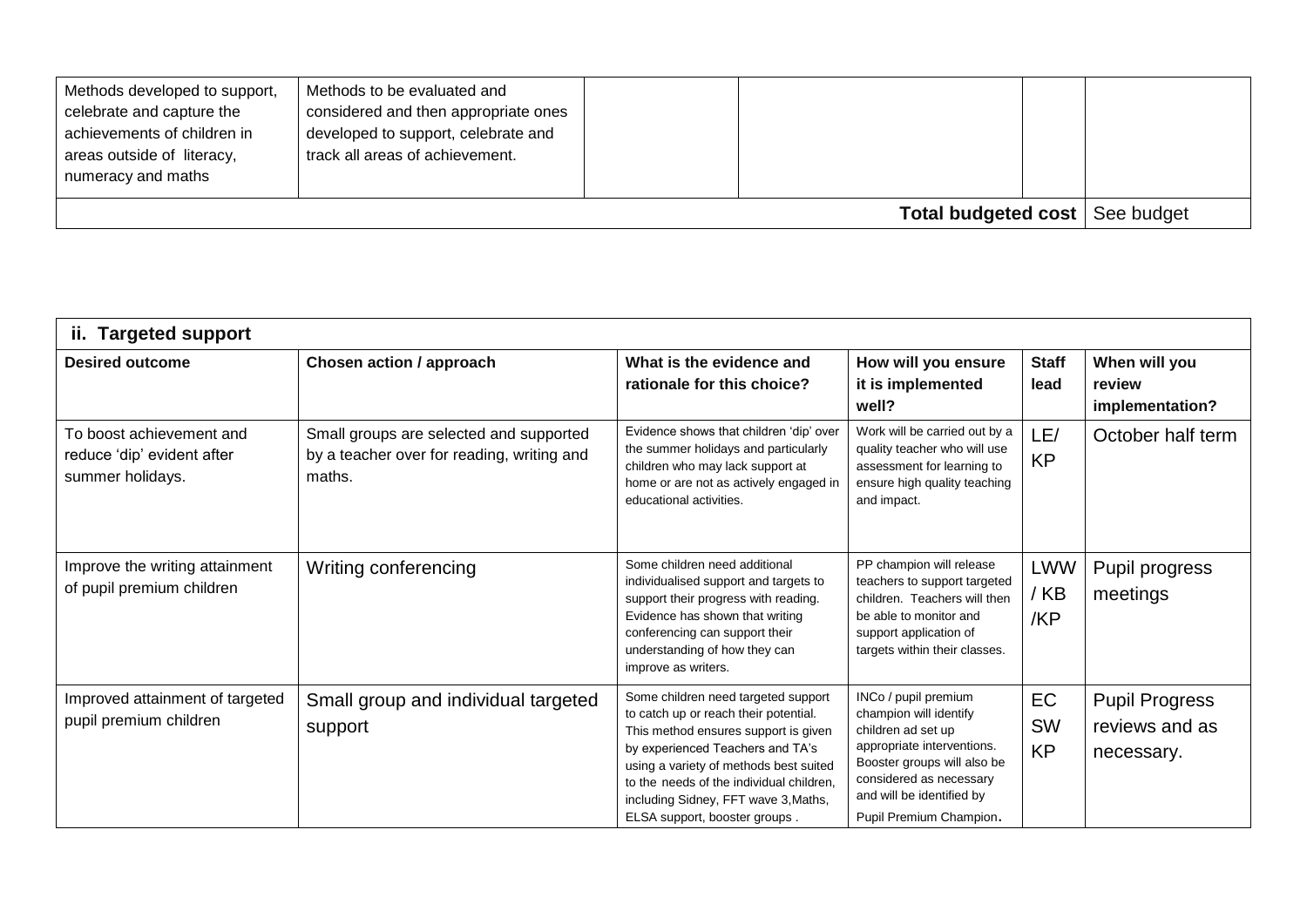| <b>Total budgeted cost</b>                                                                                                                    |                                                                                                                                            |                                                                                                                                                                                                                    |                                                                                                                                                                                                                        |                         |                                            |  |
|-----------------------------------------------------------------------------------------------------------------------------------------------|--------------------------------------------------------------------------------------------------------------------------------------------|--------------------------------------------------------------------------------------------------------------------------------------------------------------------------------------------------------------------|------------------------------------------------------------------------------------------------------------------------------------------------------------------------------------------------------------------------|-------------------------|--------------------------------------------|--|
| iii. Other approaches                                                                                                                         |                                                                                                                                            |                                                                                                                                                                                                                    |                                                                                                                                                                                                                        |                         |                                            |  |
| <b>Desired outcome</b>                                                                                                                        | <b>Chosen action / approach</b>                                                                                                            | What is the evidence<br>and rationale for this<br>choice?                                                                                                                                                          | How will you<br>ensure it is<br>implemented<br>well?                                                                                                                                                                   | <b>Staff</b><br>lead    | When will you<br>review<br>implementation? |  |
| Improve children's learning to<br>learn behaviours for increased<br>learning stamina and<br>independence.                                     | Learning Behaviour Champions                                                                                                               | Well documented to have a positive<br>impact on children's life-long learning                                                                                                                                      | SLT lead and embed<br>throughout school practice.<br>Rreview and adapt to<br>maintain momentum.                                                                                                                        | <b>KP</b>               | March /July 2018                           |  |
| Increase the opportunity for<br>pupils to access clubs, trips and<br>a wider range of life experiences                                        | Subsidises available for trips, costs covered<br>for some clubs, additional trips arranged                                                 | Reflects falling income of vulnerable<br>families and their ability to give<br>children access to additional<br>experiences.                                                                                       | Take up will be monitored<br>by office and discussed with<br>Pupil Premium Champion.<br>Court Lane Crystal's<br>passport used across school<br>to ensure and support life<br>experiences of children<br>within school. | <b>KP</b>               | Half termly                                |  |
| Develop facilities available to<br>support parent and family<br>wellbeing                                                                     | <b>MABS</b> support<br>Anomaly project<br>Lending library<br>Helping my child to learn                                                     | Wellbeing has a major impact on<br>ability to learn. By supporting<br>wellbeing of both child and family we<br>are addressing an area which is<br>evident has had an impact on our<br>children's ability to learn. | Support will be both<br>targeted and general to<br>tackle this area at different<br>levels.<br>SLT and whole school<br>priority and focus.                                                                             | KP/<br>EC/<br><b>SW</b> | Termly                                     |  |
| Methods developed to support,<br>celebrate and capture the<br>achievements of children in areas<br>outside of literacy, numeracy and<br>maths | Methods to be evaluated and considered and<br>then appropriate ones developed to support,<br>celebrate and track all areas of achievement. | The importance of self-esteem<br>and self-belief is documented.<br>We need to ensure that all areas<br>of achievement are recognised,<br>supported and valued to develop<br>this in children.                      | SLT will lead this and<br>it will be review and<br>revised to ensure it<br>supports chidlren                                                                                                                           | <b>KP</b>               | Termly                                     |  |
|                                                                                                                                               |                                                                                                                                            |                                                                                                                                                                                                                    | <b>Total budgeted cost</b>                                                                                                                                                                                             |                         | See budget                                 |  |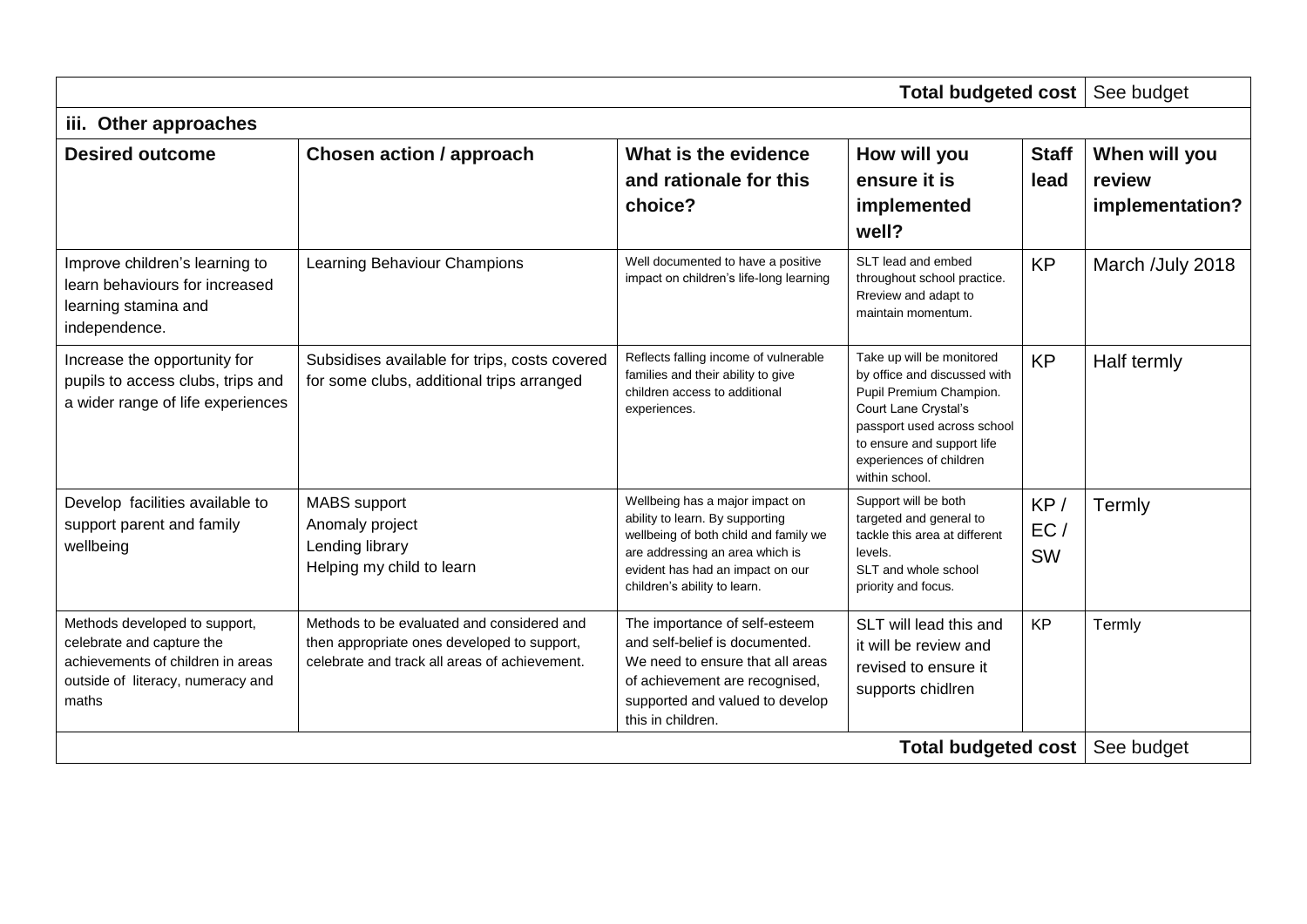### **6. Additional Information**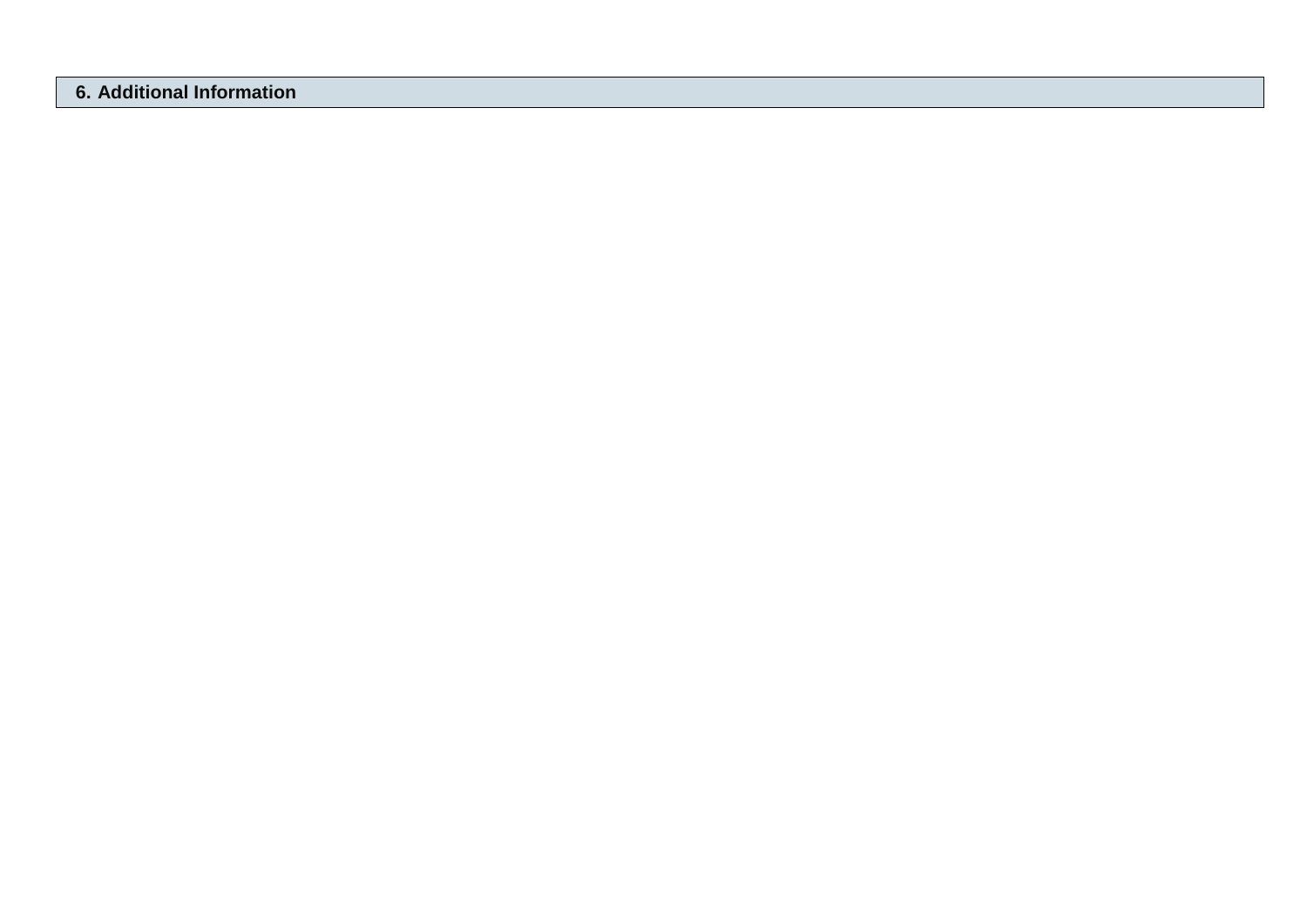## **COMBINED (GLD)**

| ALL pupils        | 73.1% |
|-------------------|-------|
| Disadvantaged     | 41.2% |
| Non-disadvantaged | 78.4% |
| Summer 2 GAP      | 37.2% |

## **READING**

| Disadvantaged/Not<br><b>Disadvantaged Levels</b> | At least expected standard | Better than expected standard |  |  |  |
|--------------------------------------------------|----------------------------|-------------------------------|--|--|--|
|                                                  |                            |                               |  |  |  |
| <b>FSM/LAC</b>                                   | 41.2%                      | 11.8%                         |  |  |  |
| Non FSM/LAC                                      | 81.4%                      | 24.5%%                        |  |  |  |
| Summer 2 2019 GAP                                | 40.2%                      | 12.7%                         |  |  |  |
|                                                  |                            |                               |  |  |  |

## **WRITING**

| Disadvantaged/Not           | At least expected standard | Better than expected standard |
|-----------------------------|----------------------------|-------------------------------|
| <b>Disadvantaged Levels</b> |                            |                               |
| <b>FSM/LAC</b>              | 41.2%                      | 0%                            |
| Non FSM/LAC                 | 79.4%                      | 6.8%                          |
| Summer 2 2019 GAP           | 38.2%                      |                               |

## **Maths**

| Disadvantaged/Not    | At least expected standard | Better than expected standard |
|----------------------|----------------------------|-------------------------------|
| Disadvantaged Levels |                            |                               |
| <b>FSM/LAC</b>       | 52.9%                      | 0%                            |
| Non FSM/LAC          | 84.3%                      | 15.7%                         |
| Summer 2019 GAP      | 31.4%                      | 15.7%                         |

## Next Year's Priorities:

- To diminish the difference in all areas
- Precise targeting at the beginning of next year to accelerate progress
- Particular consideration given to immediate support to boost attainment following the summer gap
- Reading supports sent home during summer break, where appropriate to maintain skills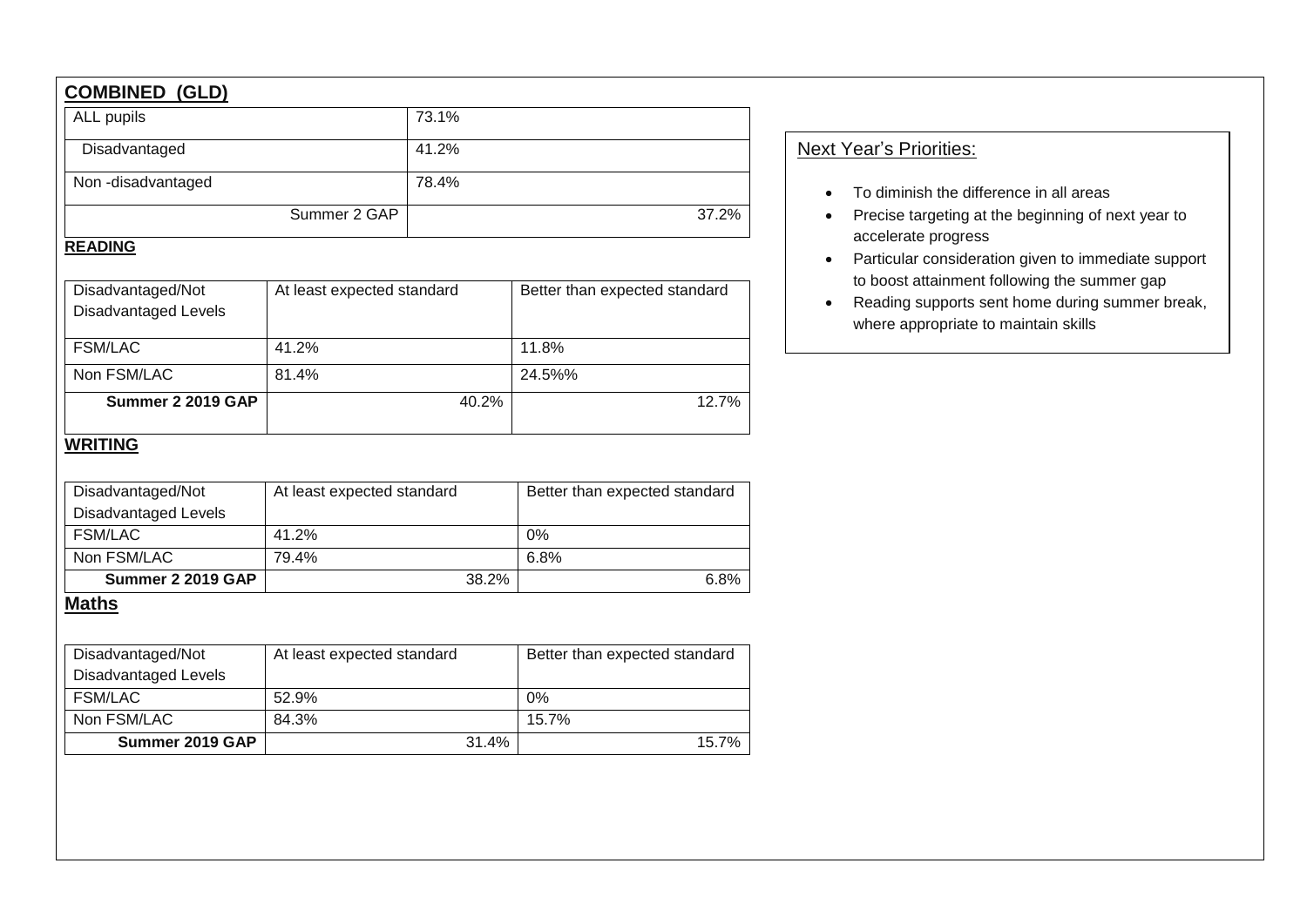## **Year 1 COMBINED**

| Disadvantaged/Not<br><b>Disadvantaged Levels</b><br><b>FSM/LAC</b><br>Non FSM/LAC<br>Summer 2 2019 GAP | At least expected standard<br>68.2% (15)<br>82.5% | 14.3% | Better than expected standard<br>$4.6\%$ (1)<br>24.7% | 20.1  |  |  |
|--------------------------------------------------------------------------------------------------------|---------------------------------------------------|-------|-------------------------------------------------------|-------|--|--|
| <b>Maths</b>                                                                                           |                                                   |       |                                                       |       |  |  |
|                                                                                                        |                                                   |       |                                                       |       |  |  |
|                                                                                                        |                                                   |       |                                                       |       |  |  |
|                                                                                                        |                                                   |       |                                                       |       |  |  |
|                                                                                                        |                                                   |       |                                                       |       |  |  |
| <b>Summer 2 2019 GAP</b>                                                                               | 20.7%                                             |       |                                                       | 10.9% |  |  |
| Non FSM/LAC                                                                                            | 75.3%                                             |       | 15.5%                                                 |       |  |  |
| <b>FSM/LAC</b>                                                                                         | 54.6% (12)                                        |       | $4.6\%$ (1)                                           |       |  |  |
| Disadvantaged Levels                                                                                   |                                                   |       |                                                       |       |  |  |
| Disadvantaged/Not                                                                                      | At least expected standard                        |       | Better than expected standard                         |       |  |  |
| <b>WRITING</b>                                                                                         |                                                   |       |                                                       |       |  |  |
| Summer 2 2019 GAP                                                                                      |                                                   | 9.1%  |                                                       | 13.2% |  |  |
| Non FSM/LAC                                                                                            | 77.3%                                             |       | 26.8%                                                 |       |  |  |
| <b>FSM/LAC</b>                                                                                         | 68.2% (15)                                        |       | $13.6\%$ (3)                                          |       |  |  |
| <b>Disadvantaged Levels</b>                                                                            |                                                   |       |                                                       |       |  |  |
| Disadvantaged/Not                                                                                      | At least expected standard                        |       | Better than expected standard                         |       |  |  |
| <b>READING</b>                                                                                         |                                                   |       |                                                       |       |  |  |
|                                                                                                        | Summer 2 2019 GAP                                 |       |                                                       | 18.6% |  |  |
| Non-disadvantaged                                                                                      |                                                   | 73.2% |                                                       |       |  |  |
|                                                                                                        |                                                   | 54.6% |                                                       |       |  |  |
| Disadvantaged                                                                                          | ALL pupils                                        |       | 69.8%                                                 |       |  |  |

#### **Next Year's Priorities:**

- To maintain levels and build upon these in reading and identify any children who could move to Greater Depth.
- Maintain reading levels by sending packs home, where appropriate, over the summer holidays.
- Build on reading skills and develop these into writing in order to identify and target for children to increase attainment.
- Continue to raise awareness of staff and actively target for support with maths in order to accelerate progress.